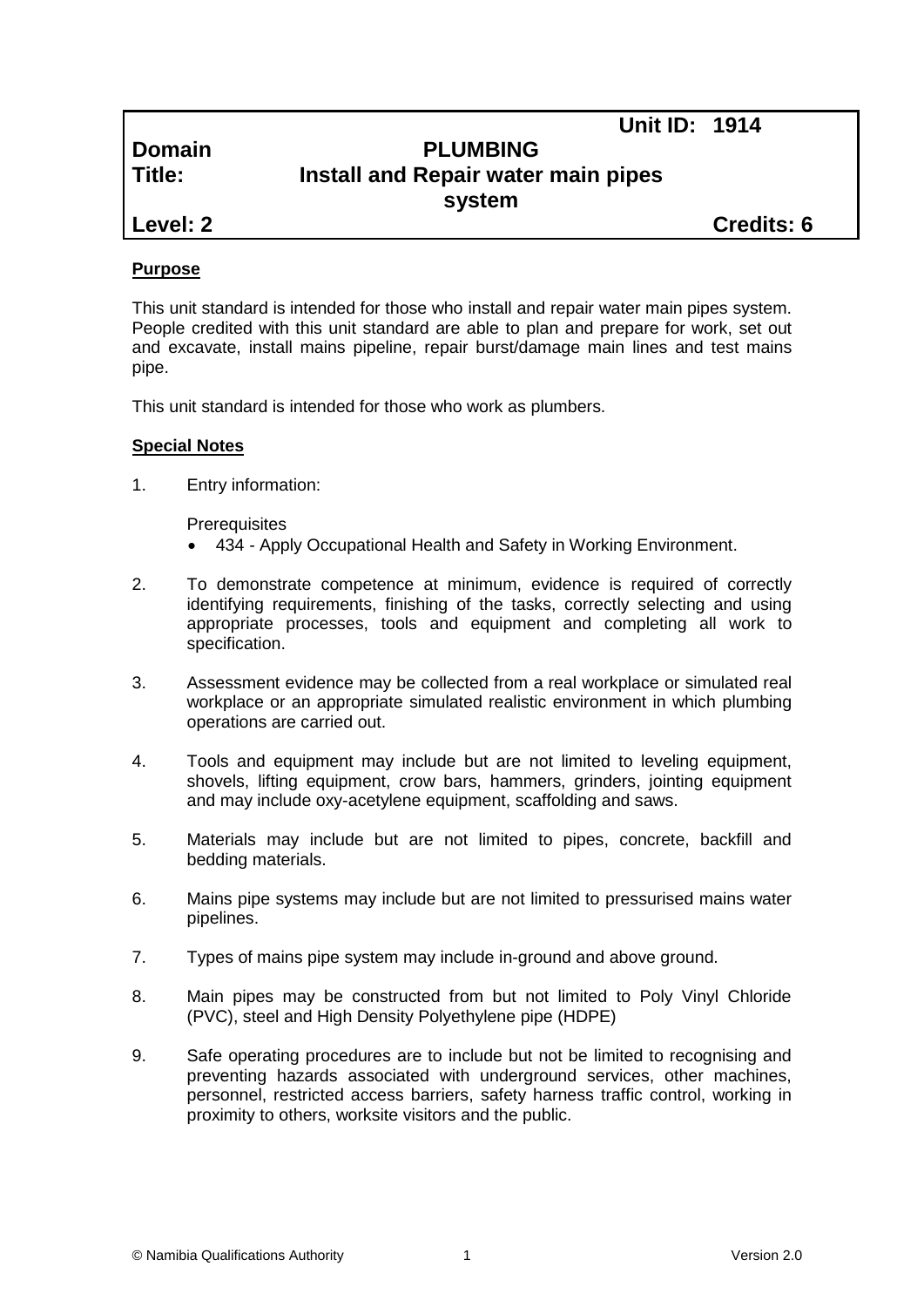- 10. Performance of all elements in this unit standard must comply with all relevant workplace requirements and/or manufacturers' specifications.
- 11. Regulations and legislation relevant to this unit standard include the following:
	- Labour Act No. 11 of 2007
	- Regulations relating to the health & Safety of employees at work under Schedule 1 (2) of the Labour Act No.11 of 2007 and all subsequent amendments
	- Local Authorities Act No. 23 of 1992
	- Environmental Management Act No. 7 of 2007

### **Quality Assurance Requirements**

This unit standard and others within this subfield may be awarded by institutions which meet the accreditation requirements set by the Namibia Qualifications Authority and the Namibia Training Authority and which comply with the national assessment and moderation requirements. Details of specific accreditation requirements and the national assessment arrangements are available from the Namibia Qualifications Authority and the Namibia Training Authority on [www.nta.com.na.](http://www.nta.com.na/)

# **Elements and Performance Criteria**

### **Element 1: Plan and prepare for work**

### **Range**

Planning and preparation is to include but is not limited to worksite inspection, hand tools defect identification, assessment of conditions and hazards and determination of work requirements.

#### **Performance Criteria**

- 1.1 Work instructions, including plans, specifications, quality requirements and operational details are obtained, confirmed and applied in line with workplace procedures.
- 1.2 Safety requirements are implemented in line with workplace procedures.
- 1.3 Signage requirements are identified and implemented in line with workplace procedures.
- 1.4 Plant, tools and equipment selected to carry out tasks are consistent with the requirements of the job, checked for serviceability and any faults are rectified or reported in line with workplace procedures.
- 1.5 Environmental protection requirements are identified and applied in line with workplace procedures.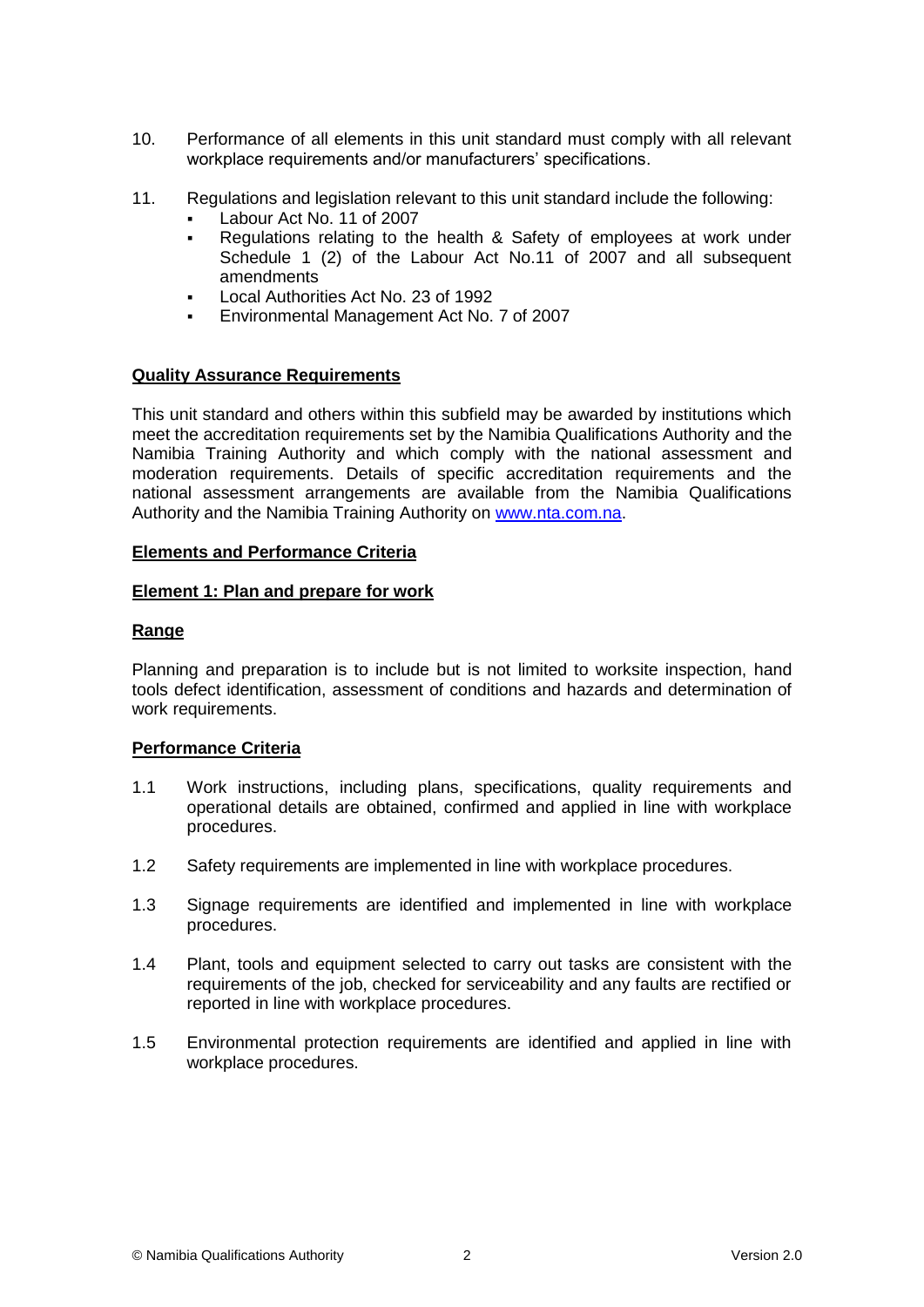# **Element 2: Set out and excavate**

# **Performance Criteria**

- 2.1 Work area and materials are prepared to support the efficient installation of pipe work in line with workplace procedures.
- 2.2 Dewatering requirements are determined and applied in line with workplace procedures.
- 2.3 Location, alignment direction, level and grade of mains pipe system is determined from job drawings and specifications.
- 2.4 Work is set out to specifications.
- 2.5 Plant operator is advised of excavation requirements and levels are monitored in line with specifications.

### **Element 3: Install mains pipeline**

### **Range**

Valves and flow control devices are to include stop valves and may include flow control valves, non return valves and pressure control valves.

Bedding materials may include aggregate and sand.

Support systems may include bedding for in-ground trenches or concrete shoulders for above ground pipes and thrust blocks.

Pipe joining methods may include bedding but not be limited to rubber ring, solvent welded and may include arc welded and mechanical jointed.

#### **Performance Criteria**

- 3.1 Pipes are placed in positions according to design specifications.
- 3.2 Pipes are joined in line with manufacturers' specifications.
- 3.3 Pipes are placed and valves, fittings and flow control devices are fitted in line with drawings and specifications.
- 3.4 Alignment level and grade is checked continuously for conformity with design plans and specifications.
- 3.5 Side support and overlay is positioned beside the pipes in line with workplace procedures.
- 3.6 Mains pipe system support mechanism is installed in accordance with specifications and workplace procedures.